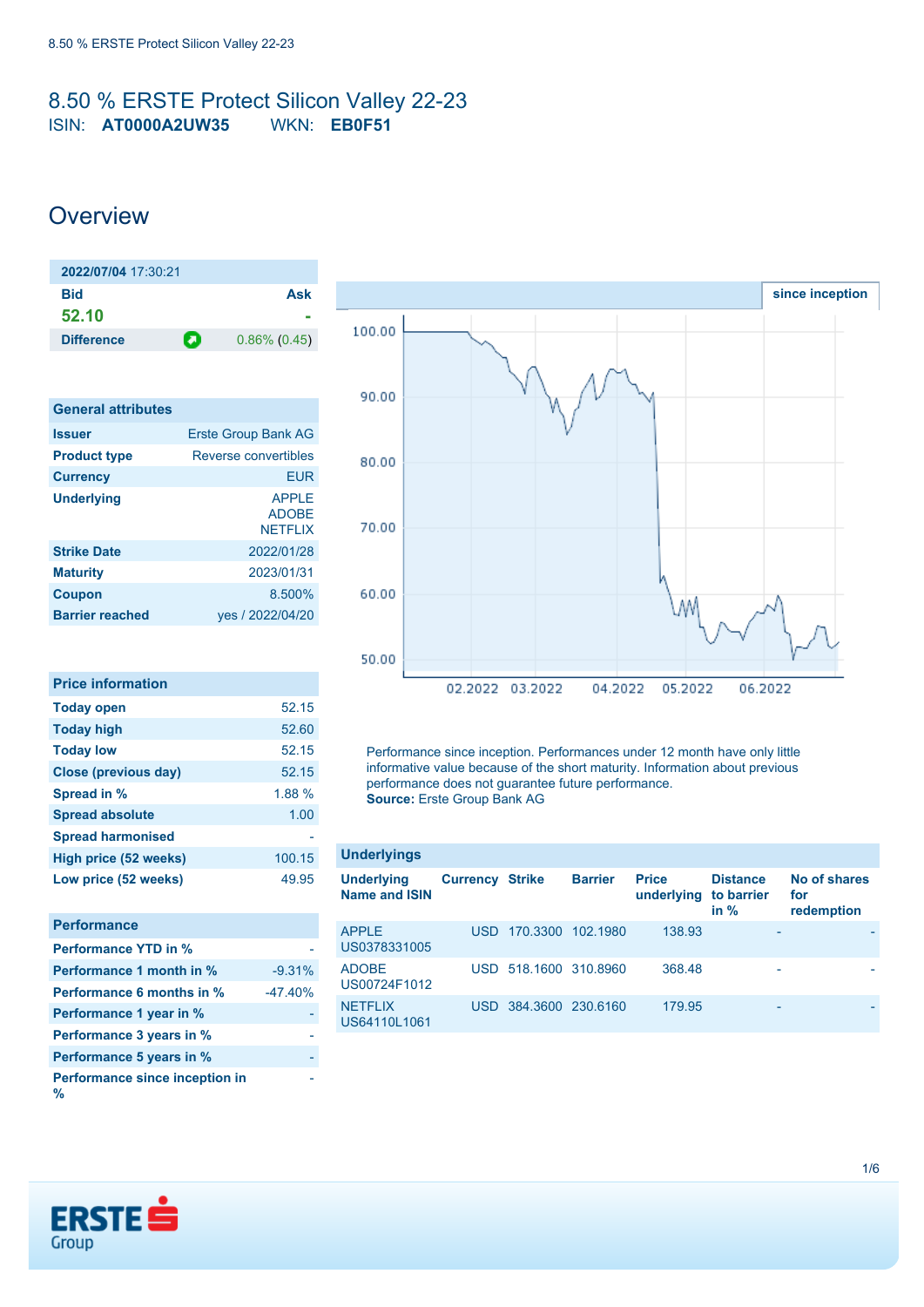#### **Reverse convertibles | Description**

This protect reverse convertible bond (worst-of) refers to the shares of Apple Inc., Adobe Inc. and Netflix Inc. (underlyings). The bond has a term of one year (maturity 31/01/ 2023) and a risk buffer (=barrier; "protect").

Investors receive a fixed coupon of 8.50 % p.a. on the nominal amount upon maturity, regardless of the performance of the underlyings.

The redemption of the nominal amount at maturity depends on the performance of the underlyings:

- 1. The closing prices of all underlyings are always above the barrier (60.00 % of the strike price) during the observation period, 28/01/2022 (excl.) - 24/01/2023 (incl.). In this case investors receive the nominal amount.
- 2. At least one underlying is at or below its barrier during the observation period. However, on the valuation date all underlyings are above the strike price. In this case investors receive the nominal amount.
- 3. The barrier was reached or broken by at least one underlying during the observation period and the closing price of at least one underlying is below the strike price on the valuation date. In this case shares of the underlying which had the worst performance (worst-of) are delivered according to the ratio. Since the underlying is quoted in a different currency than the bond, the strike price is converted into the currency of the bond on the basis of the applicable exchange rate on the valuation date. The bond is thereby currency-hedged ("quanto"). Fractions of a share are settled in cash in EUR.

- Investors receive a fixed coupon of 8.50 % p.a.
- Additional risk buffer of 40.00 % in case of falling prices of the underlyings.
- **Erste Group Bank AG will set quotes** for this product during the term, but is not obliged to.
- Chance to make a profit even if underlying prices are slightly falling.

**Advantages Risks you should be aware of Risks** you should be aware of

- The earnings are capped at 8.50 % p.a. even if the underlyings perform better.
- The risk of capital loss depends on the underlying with the worst performance (worst-of). For this product with worst-of structure despite several underlyings there is no risk diversification by spreading the market risk as for a conventional basket product; instead there is a risk concentration.
- If according to the repayment terms shares are delivered upon maturity, capital loss may occur. Delivered shares cause additional costs (e.g. security deposit fees, transaction fees upon sale).
- During the term price fluctuations of the bond are possible and premature sales may lead to capital loss. Limited trading of the bond is possible.
- Investors bear the issuer risk of Erste Group Bank AG.
- This protect reverse convertible bond is not covered by any deposit guarantee scheme. Investors are exposed to the risk that Erste Group Bank AG may not be able to meet its obligations arising from the bond in

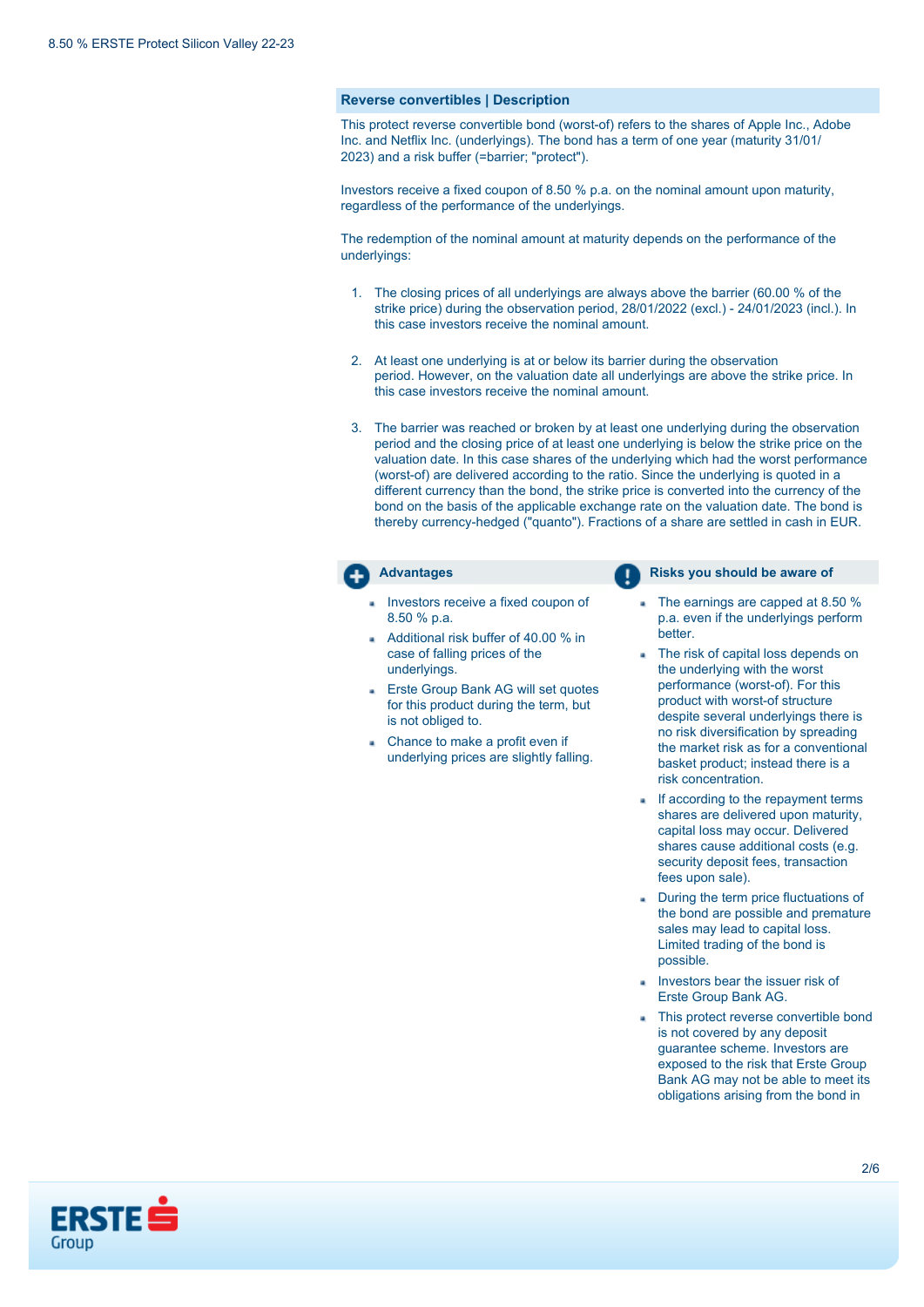the event of insolvency or overindebtedness or from an official order (bail-in regime). A total loss of invested capital is possible.

### **Secondary market**

During the term it is possible to sell the product during the trading hours at the exchanges, where the product is listed.

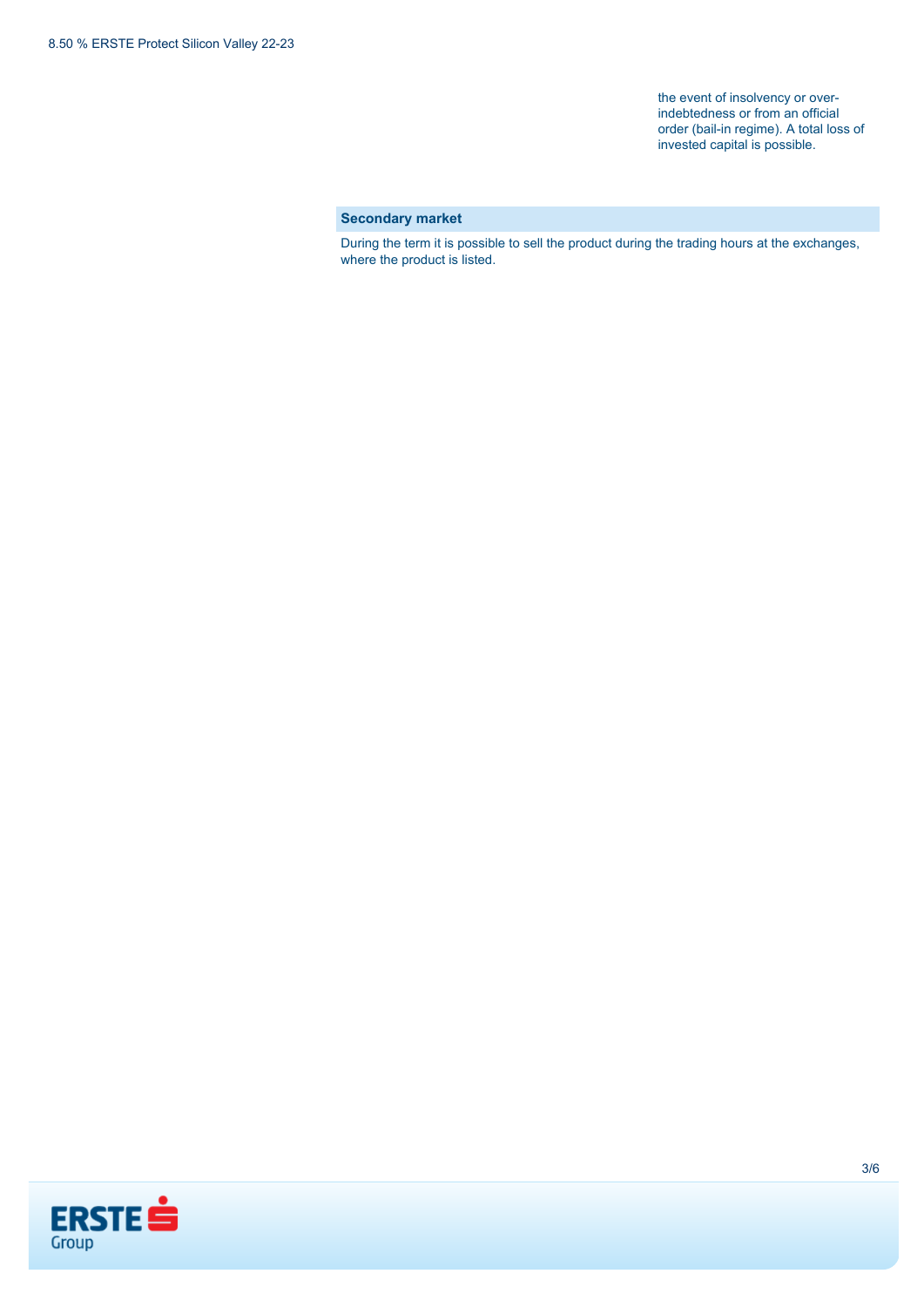# **Underlying**

**Underlying Quote 138.93** USD

**Difference**  $+1.62\% (2.21)$ 

| <b>General attributes underlying</b>  |                          |
|---------------------------------------|--------------------------|
| <b>Name</b>                           | <b>APPIF</b>             |
| <b>ISIN</b>                           | US0378331005             |
| <b>Stock exchange</b><br>(underlying) | <b>NMS</b>               |
| <b>Currency (underlying)</b>          | <b>USD</b>               |
| <b>Start value underlying</b>         | 170.33                   |
| <b>Price</b>                          | 138.93                   |
| <b>Time</b>                           | $22/07/01 -$<br>22:00:00 |
| <b>Strike</b>                         | 170.3300                 |
| <b>Barrier</b>                        | 102.1980                 |
| <b>Distance to barrier</b>            |                          |
| Distance to barrier in %              |                          |
| No of shares for<br>redemption        |                          |
| <b>Today high</b>                     | 139.04                   |
| <b>Today low</b>                      | 135.66                   |
| High price (52 weeks)                 | 182.94                   |
| Low price (52 weeks)                  | 129.04                   |
|                                       |                          |



Information about previous performance does not guarantee future performance. **Source:** FactSet

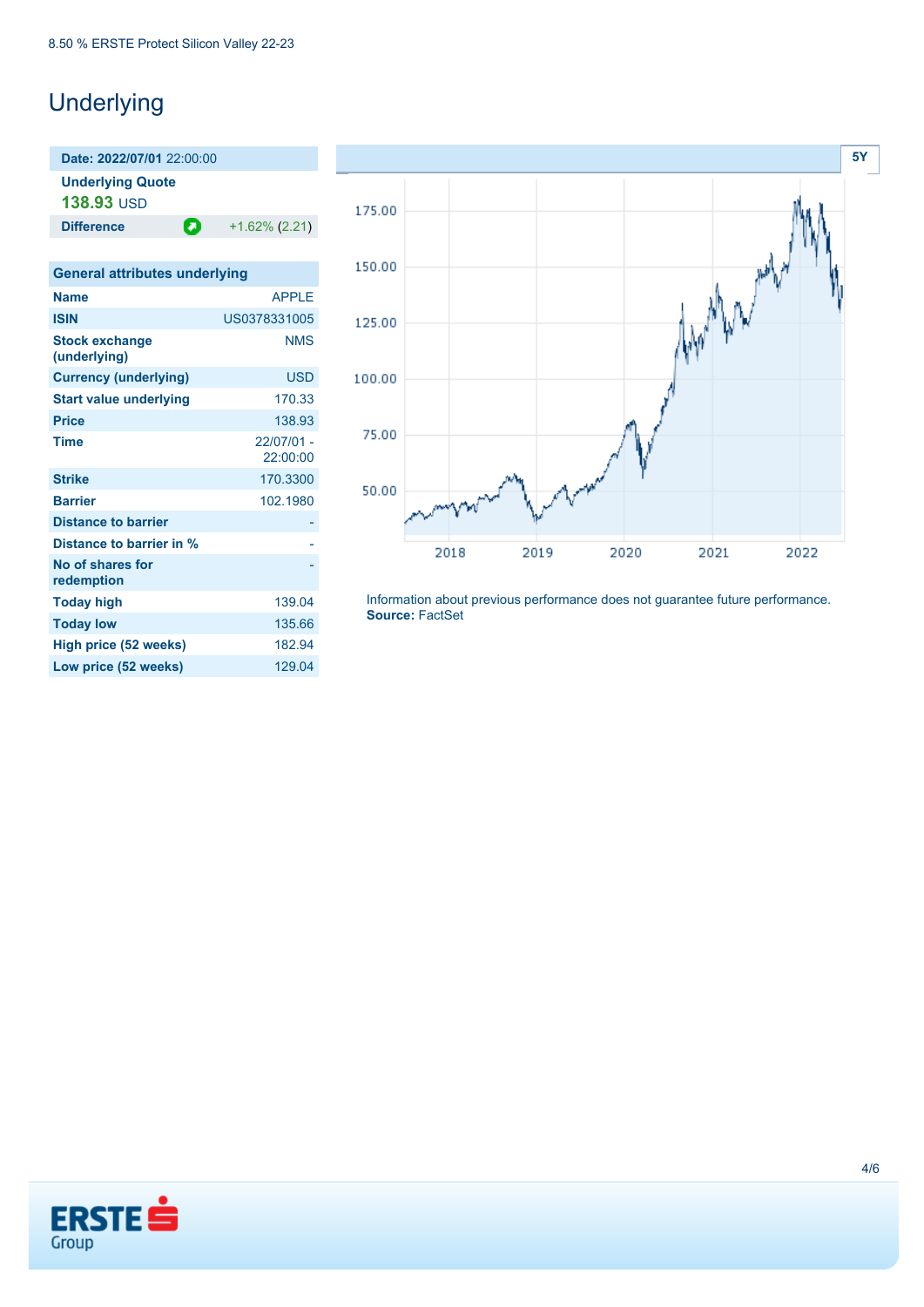## **Underlying**

**Date: 2022/07/01** 22:00:01 **Underlying Quote 368.48** USD **Difference**  $\bullet$  +0.66% (2.42) **General attributes underlying Name** ADOBE **ISIN** US00724F1012 **Stock exchange (underlying) NMS Currency (underlying)** USD **Start value underlying** 518.16 **Price** 368.48 **Time** 22/07/01 - 22:00:01 **Strike** 518.1600 **Barrier** 310.8960 **Distance to barrier Distance to barrier in % No of shares for redemption** - **Today high** 369.53 **Today low** 359.07 **High price (52 weeks)** 699.54 **Low price (52 weeks)** 338.00



Information about previous performance does not guarantee future performance. **Source:** FactSet